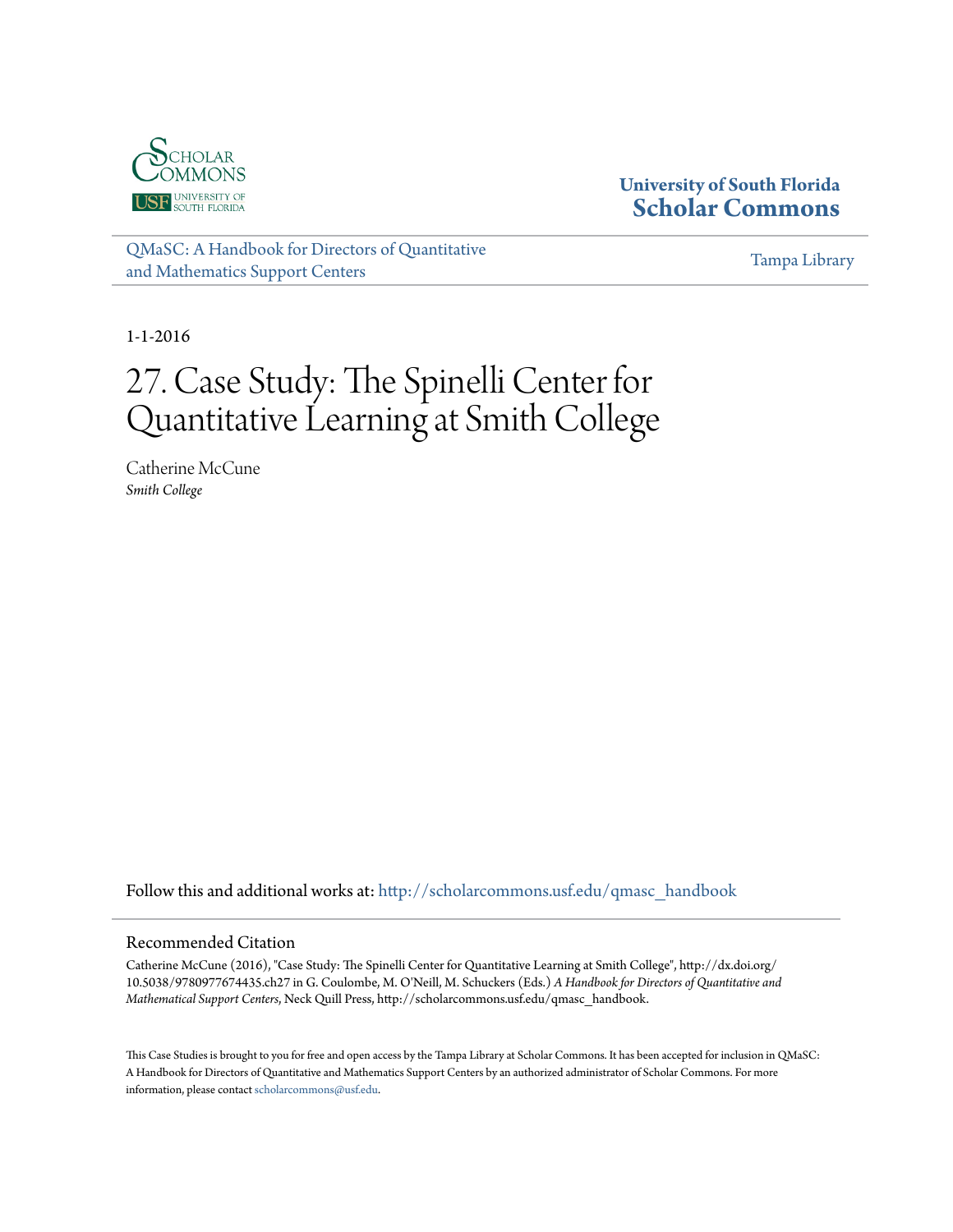## Case Study: The Spinelli Center for Quantitative Learning at Smith College

 c Catherine McCune, Smith College

## 1 Introduction

The Spinelli Center for Quantitative Learning is located in a bright, open space on the second level of Neilson Library, the main humanities library of Smith College. It was originally called the Quantitative Learning Center (QLC), initiated in 2007 through a matching grant from Unbound Philanthropy which helped fund the center's first two and half years. Smith College is a small, liberal arts, college for women, located in the heart of a lively town in Western Massachusetts. Smith has an open curriculum in which there are no distribution requirements, instead almost all requirements are determined by the major. Approximately 2,500 students are on campus in Northampton, while 150 study elsewhere (junior year exchange either abroad or at another college in the USA). The Spinelli Center's mission is to support quantitative material across the curriculum, with the informal motto "We want to help you!"

The space occupied by the Spinelli Center was previously home to narrow stacks of documents and books, which means the space has low concrete ceilings, a surplus of good lighting, and some interesting logistical challenges. The center has two tall cubicle offices, five large group-work spaces, and six computer stations. Four of the group-work spaces have whiteboards and the fifth has a SMART board. The six computers are Macs that dual boot Windows and are equipped with the

Suggested Citation: Catherine McCune (2016), "Case Study: The Spinelli Center for Quantitative Learning at Smith College", <http://dx.doi.org/10.5038/9780977674435.ch27> in G. Coulombe, M. O'Neill, M. Schuckers (Eds.) A Handbook for Directors of Quantitative and Mathematical Support Centers, Neck Quill Press, [http://](http://scholarcommons.usf.edu/qmasc_handbook) [scholarcommons.usf.edu/qmasc\\_handbook](http://scholarcommons.usf.edu/qmasc_handbook).

This material is based upon work supported, in part, by the National Science Foundation under Grant DUE-1255945. Any opinions, findings, and conclusions or recommendations expressed in this material are those of the author(s) and do not necessarily reflect the views of the National Science Foundation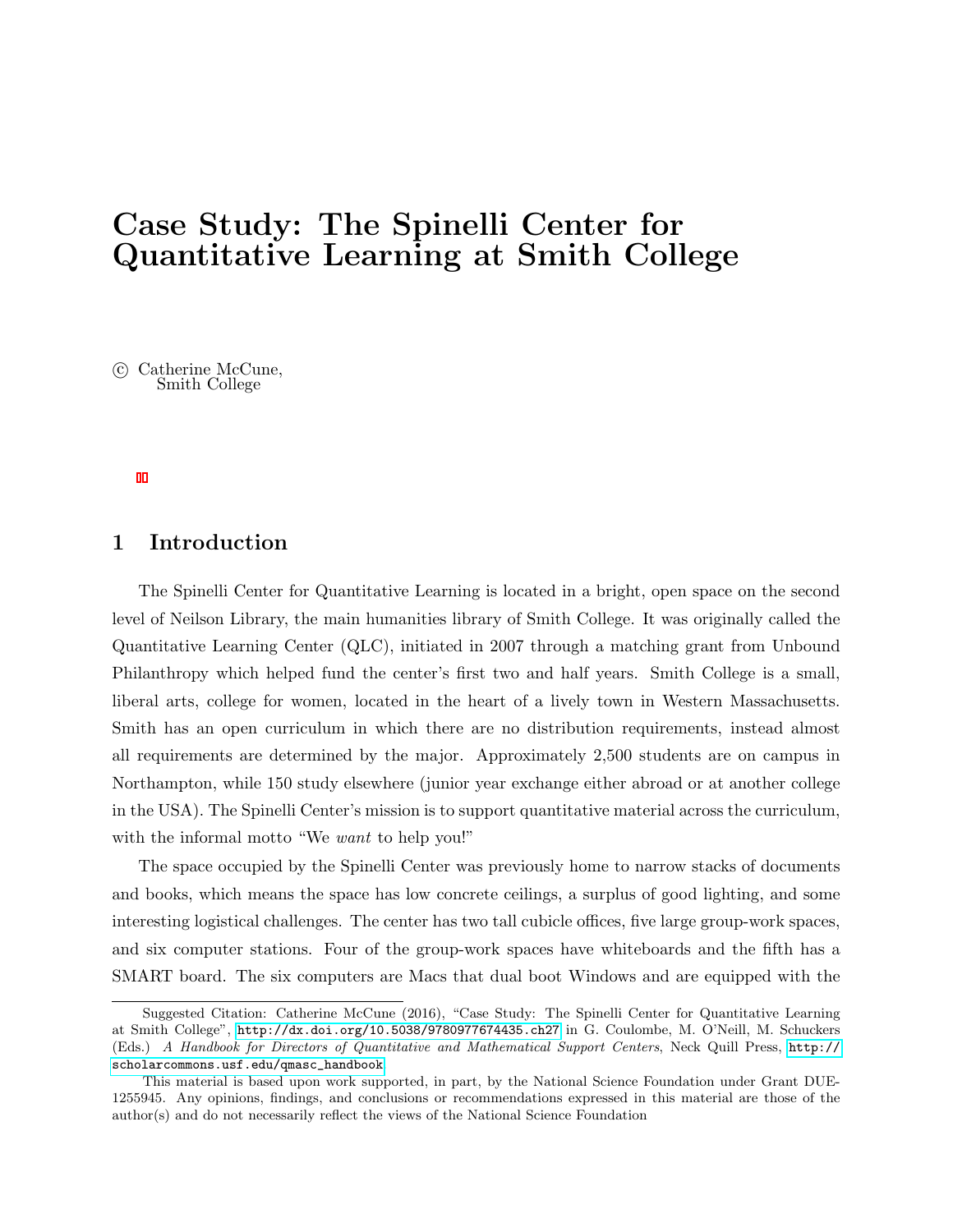same software found in the science computer classrooms, with the addition of statistical analysis programs used in the social sciences. The center has no printer, but students can print downstairs in the library's central computer room.

The Spinelli Center directly supports the departments of Chemistry, Economics, Engineering, Physics, Psychology, and Sociology, by employing tutors attached to particular courses or sections of courses. The center indirectly supports courses in the Department of Mathematics and Statistics through general quantitative tutors and through review workshops. Support to other parts of the curriculum is provided by counseling students working on seminar or senior projects that involve data and data analysis and by collaborating with faculty who wish to include quantitative research methods or data-driven class projects in their courses. Students in the Department of Education and Child Study are supported in their licensure process partly through the Math 101 and Math 103 courses, partly through the workshop series "Basic Math Review for Standardized Tests," and partly through individual tutoring sessions. Spinelli Center staff teach Math 101: Algebra, a developmental math course for students who are not prepared to take traditional college level mathematics courses, and Math 103: Math Skills Studio, a two-week intensive review of pre-calculus and calculus offered during the January Term. Refer to "Review Sessions and Classes" in the next section for descriptions of these courses.

## 2 Organization and Services

Students primarily access services provided by the Spinelli Center by dropping in during scheduled tutoring hours or during staff office hours. Some students may also contact tutors via email to arrange an individual or small-group tutoring session. Names of qualified tutors are listed on a bulletin board in the center. Instructors post the email addresses of tutors associated with their courses on their course web pages. Tutoring services are publicized on the Spinelli Center website and on some individual course web pages, and tutors make class visits at the start of the semester to introduce themselves. Tutors are also observers on course Moodle web pages, so the tutors can email students directly (and vice-versa). Additionally, review workshops are coordinated with relevant departments who assist in publicizing them. Services of the Statistics Counselor are advertised through email, class visits, and collaboration with instructors. More details related to these services are given below.

#### Tutoring [\(http://www.smith.edu/qlc/tutoring.html](http://www.smith.edu/qlc/tutoring.html) )

• Drop-in hours for assistance with general quantitative questions during the day (Monday – Thursday, 9am–10:30am and 12pm–5:30pm; Friday 9am – 1pm) are staffed by Q-tutors (general quantitative tutors). Students who attend these hours tend to seek out help with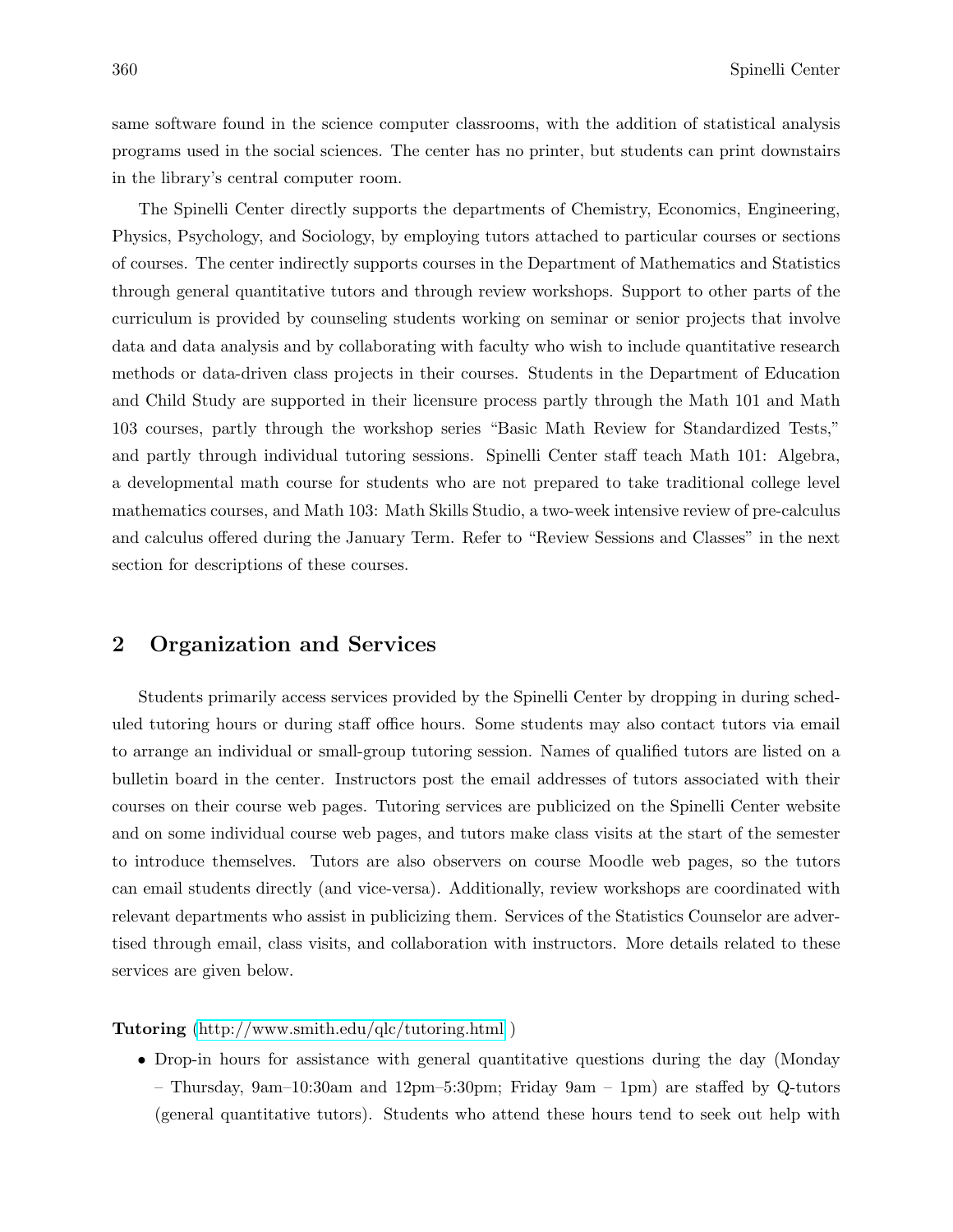algebra, pre-calculus, calculus, general physics, general chemistry, introductory economics, and introductory statistics.

- Drop-in hours for assistance from a Master Tutor depend on the instructor, course, and tutor. Schedules are regularly updated on the website, with most sessions during the hours 6–10pm, Sunday – Thursday. A student selected as a Master Tutor is attached to each of the following courses: the basic four chemistry courses, the two general physics courses, mathematical methods in physics, the core engineering courses, some elective courses in engineering, the five core courses in economics, statistics for psychology, statistics for sociology, and statistics for government.
- Individual appointments or small-group meetings are available with a Master Tutor, Q-tutor, or with one of the professional staff.

#### Statistics Counseling

Students can see the Statistics Counselor for assistance on senior projects and seminar projects that require the collection, management, and/or analysis of data. Instructors can ask the Statistics Counselor for assistance on their own work or obtain training for a student assistant on a data-driven project. Upon request, the Statistics Counselor can give guest lectures such as "An Introduction to Quantitative Methods." Assignments and, if needed, grading rubrics can be provided. Typically, the material for the data assignments is taken directly from the course material and from the students taking the course. The Statistics Counselor can assist in planning statistical projects or assignments and guided statistics lab sessions for life sciences courses in which students collect their own data. Examples of departments where the Statistics Counselor has collaborated are: Afro-American Studies, Anthropology, Biology, Economics, Engineering, Environmental Science and Policy, Exercise and Sports Studies, Government, History, Psychology, Sociology, and Studies of Women and Gender.

#### Review Workshops and Classes [\(http://www.smith.edu/qlc/workshops.html](http://www.smith.edu/qlc/workshops.html) )

Two-hour review sessions on a single topic are the most popular workshop offered. These include the presentation of content and supervised problem practice. The current topics offered each semester are Lines, Logarithms and Exponents, Trigonometric Functions, Differentiation, and Integration. Topical Workshops are scheduled in coordination with instructors in physics, chemistry, and mathematics. For example, the review on integration is scheduled to coincide with the physics topic "Center of Mass."

A series of nine two-hour sessions reviewing basic math topics that are commonly needed in studying for standardized tests (GRE, Massachusetts Teachers Exam for Licensure, etc.) is regularly offered. Seniors and students majoring in education or students wishing to become licensed to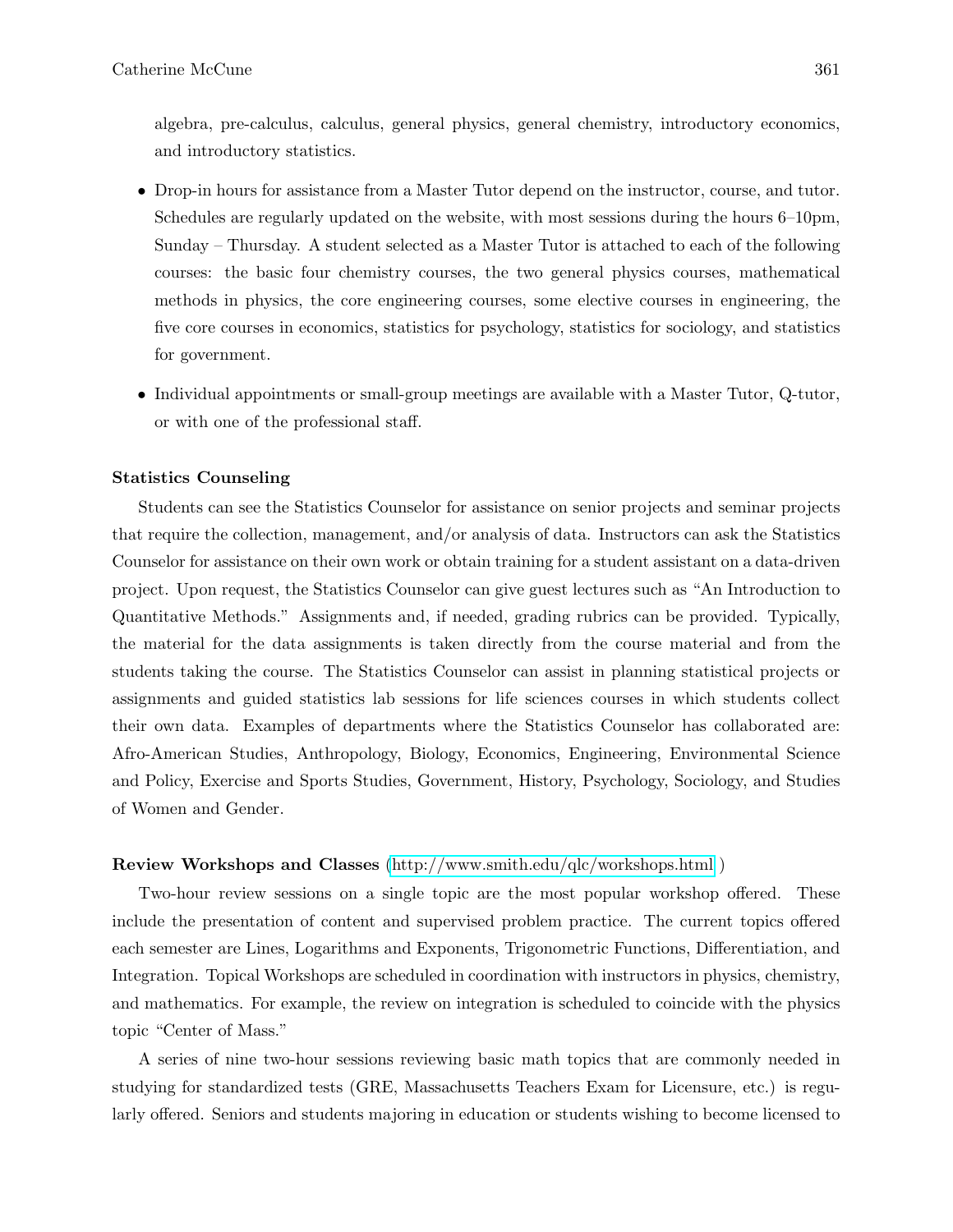teach in Massachusetts comprise the target audience for basic mathematics reviews. The sessions are fast-paced, densely packed with material, and no time for solving problems is given. The hope is for students to use the opportunity to do a rough sweep of mental cobwebs and to realize that they need to spend quality time with a study guide and one of the Q-tutors.

Instruction on developmental math topics is given in the four-credit course MTH 101, generically labeled Algebra. The Spinelli Center's Director teaches this course each semester, spending deep, quality time with a few topics (arithmetic, ratios, linear equations, lines, simultaneous equations, triangle trigonometry) and focusing on changing student attitudes around mathematics through group work and coaching. The course attracts a growing number of education majors and social science majors, in addition to the non-traditional aged students for whom the course was originally intended, and also students from a nearby non-traditional college. Math Skills Studio, Math 103, a "boot camp" for review of pre-calculus and some calculus topics offered during the January Term, is co-taught by the Director and the Quantitative Skills Counselor. Math 103 was originally intended for engineering students needing review of pre-calculus and some calculus topics in order to succeed in the general physics courses. The course also welcomes students needing review of pre-calculus in order to succeed in calculus, students needing review of calculus to succeed in intermediate economics courses or in calculus II, or students needing a mathematics course for teacher licensure. The course includes 32 contact hours over two to three weeks. Each session consists of content review and supervised problem solving. Instructors in courses from other departments (for example, Environmental Science and Policy or Sociology) occasionally request a class visit from the Director to give "An Introduction to Excel" lecture.

#### Online Resources

The Spinelli Center resources webpage, [http://www.smith.edu/qlc/resources.html,](http://www.smith.edu/qlc/resources.html) contains resources for quantitative content review, for information and inventories related to learning styles, and for math anxiety evaluation and resources.

#### Q-Skills Assessment

The Spinelli Center worked with a small group of faculty to develop an online Quantitative Skills Assessment Survey that is given to incoming first-year students and to exiting seniors. The survey has become an annual event, and the office of Institutional Research now collaborates with the Spinelli Center in administrating this survey. The results are intended to eventually help departments assess whether students graduate with adequate quantitative skills appropriate to their major and to determine whether there is a problem with the acquisition of quantitative skills during the students' time at Smith College.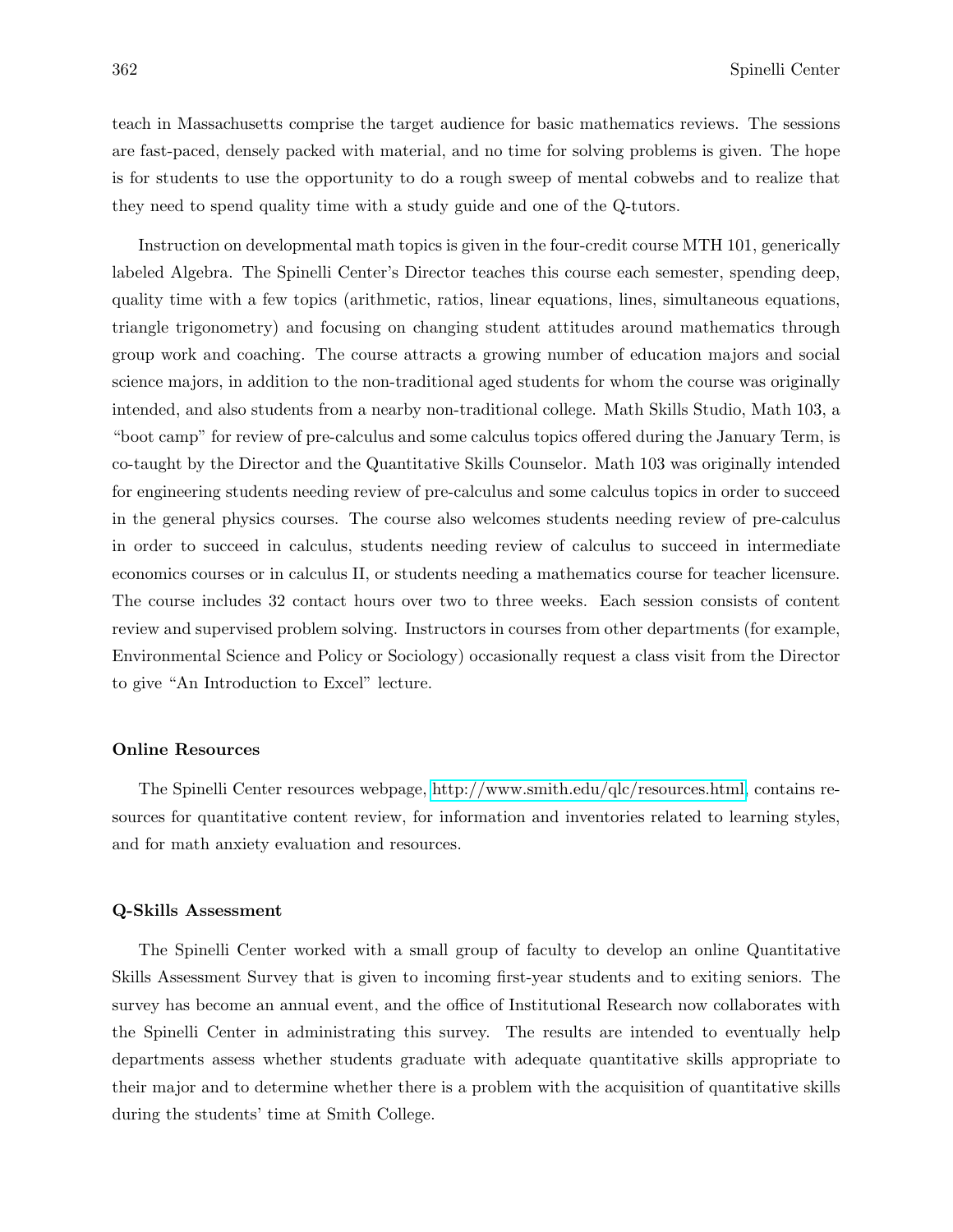## 3 Staffing, Hiring, and Training

The professional staff of the Spinelli Center consists of the Director, the Quantitative Skills Counselor, and the Statistics Counselor:

- The Director is a 10-month position that is purely administrative (not faculty). The director reports to the Associate Dean of Faculty, and the position is currently held by someone with a PhD in pure mathematics. The Director's duties can be roughly grouped into center administration (50%), faculty/student support and tutoring  $(20\%)$ , and teaching  $(30\%)$ .
- The Quantitative Skills Counselor (QS Counselor) is a 9-month position of 23 1/3 hours per week (0.5 full-time equivalent for 12 months). The QS Counselor reports to the Director, and the position is currently held by someone who already holds a masters degree in geography, holds a bachelors degree in mathematics/environmental science, and is pursuing a masters in biology. The QS Counselor's duties can be roughly grouped into tutor administration (45%), curriculum support (25%), teaching (20%), and center administration (10%).
- The Statistics Counselor is an hourly position of approximately 10-12 hours/week for about 35 weeks. The Statistics Counselor reports to the Director, and the position is currently held by a graduate student from a nearby university. The Statistics Counselor duties can be grouped as curricular support (65%), administrative (15%), outreach (15%), faculty development and support  $(5\%)$ .

The remaining employees of the center are student tutors (approximately 30 per year):

- Q-tutors (general quantitative tutors) are student tutors with a broad background in quantitative courses, usually including at least the first semester of calculus. In addition, Q-tutors often have experience in multivariable calculus, discrete mathematics, or linear algebra, and usually have introductory knowledge in two of chemistry, economics, engineering, physics, and statistics.
- Master Tutors are student tutors attached to a particular course or section. Usually the tutor has taken that particular course.

#### Hiring

The student tutors are hired through a process designed to select students who understand content, who have good communication skills, and who will be good employees. The Director and QS Counselor meet with departmental liaisons in late March to discuss plans and needs for the following academic year. The liaisons then solicit names of potential tutors, vet those students within their departments, and return their lists to the Spinelli Center by the end of the first week of April. Often a strong student appears on lists from multiple departments. The Spinelli Center staff solicits applications from those students, holds interviews, and offers positions in a formal email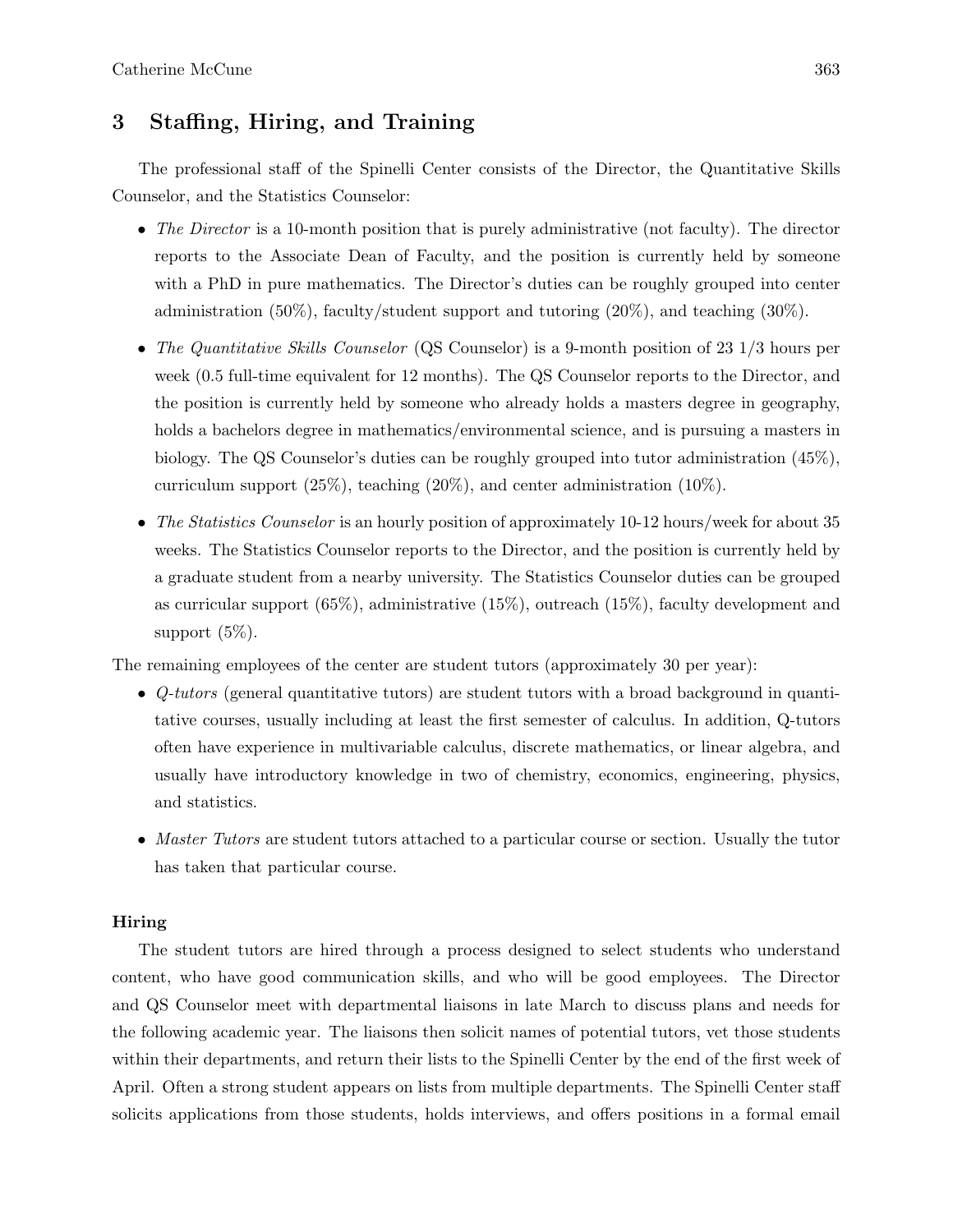after allocating students in a grid of "needed/available" positions. The minimum expectations for tutors are stated in the solicitation letter, on the application, and again in the formal hiring letter. At two of those stages the student acknowledges understanding of the requirements by inserting her initials next to statements such as:

" I will attend tutor training on Saturday September 7th from 1-4pm."

The goal is to be done with the hiring process on the last day of classes, usually at the end of April. A few students are asked if they are willing to be back-up tutors in case someone cannot keep their commitment to tutor come the fall. Usually, two tutors need to be replaced over the summer.

#### Training

Some informal, subliminal training starts during the interview process. For example, applicants are asked, "What do you do when a student asks you a question beyond the scope of the course, to which you don't know the answer?" If the reply does not include acknowledging that she doesn't know the answer or if the reply does not include referring the student to the instructor for the course, the interviewer points out that this situation could be an excellent way for the tutee to begin an interesting conversation with the instructor and to show the instructor the scope of her thinking.

Training formally starts on the first Saturday of the fall semester from 1–4pm. Approximately 65 student tutors and assistants are trained in this session, around 30 of those are Spinelli Center tutors, and the other 35 are tutors who work for the Mathematics, Statistics, Computer Science, Physics departments, or for the Spatial Analysis Lab. For the first training session of the academic year, the tutors are expected to read the Tutor Training Manual and complete an associated online quiz before coming to the first training session (some tutors use the quiz as a guide for reading the manual, which is consistent with our goal). In this way, the tutors have already covered some administrative topics and basic information around tutoring practices before the training, and the training session time can be devoted to more engaging topics. The training continues in the form of monthly meetings over both semesters, and another large session is held on the first Saturday of the spring semester from 1–4pm.

At the fall training we discuss professionalism, interpersonal boundaries, the expectation that tutors should be "aggressively enthusiastic" about offering help and identifying themselves, the importance of administrative tasks (filling out tutor logs and time sheets), being the face of the center and the academic department that they represent during their shift, FERPA and confidentiality, good and bad non-verbal cues, and scheduling. Waiting time, micro-aggression, how to read a quantitative text, and study skills coaching are additional topics covered during lunch meetings and the spring semester training. The longer training sessions at the beginning of each semester typically involve role-play and discussions led by the returning tutors.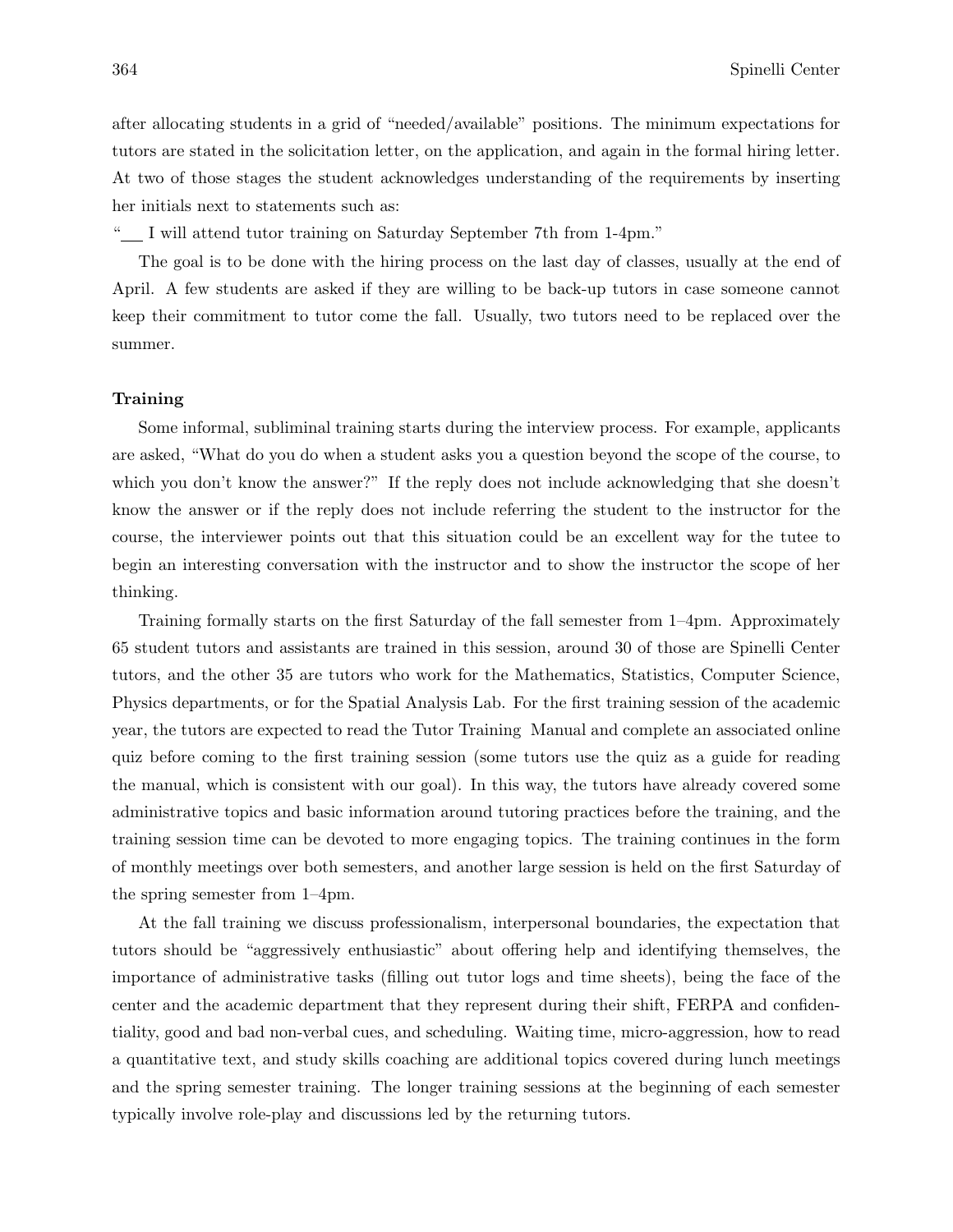### 4 Assessment

When a student attends a tutoring session or a workshop, the tutor records the student's name and identification number and then enters it into an online Tutor Log (see the Q-Tutor log <http://tinyurl.com/q6w7yqz> or the Master Tutor log [http://tinyurl.com/qcne62y\).](http://tinyurl.com/qcne62y)) These logs help in assessing the usage of the Spinelli Center's various services, identifying scheduling problems, and planning the budget for the following year.

A service evaluation survey is given at the end of each semester to assess the Spinelli Center's tutors and services. The timing of the survey is not ideal because it is given during the last two weeks of the semester. A low response rate is expected from a significant part of the targeted population, resulting in selection bias and other issues. Service is not assessed immediately following a tutoring session because many tutoring sessions (engineering, physics, and introduction to organic chemistry) have 20–30 students in attendance during the 7–9pm session, who are intent on finishing homework that is due the following day. It is unlikely the tutees would take time to fill out a survey, even if it is on paper. Additionally, the cost of the labor to convert paper responses to computerized data would be prohibitive.

The Center plans to analyze possible platforms for more timely ways to administer service surveys, during the academic year 2013-2014.

## 5 Community Interactions

The Spinelli Center has supported students, courses, or instructors in the following departments: Afro-American Studies, Anthropology, Biology, Chemistry, Economics, Education and Child Study, Engineering, Environmental Science and Policy, Exercise and Sports Studies, Government, History, Mathematics and Statistics, Physics, Psychology, Sociology, and Studies of Women and Gender.

The Department of Mathematics and Statistics has its own staff of student tutors called Math TA's and Stats TA's who staff drop-in hours Sunday – Thursday from 7–9pm. The Spinelli Center offers support of mathematics and statistics courses during the day through the Q-tutors and through appointments with the QS Counselor, the Director, and the Statistics Counselor. In this way, the Spinelli Center services complement that of the Math TA's and Stats TA's. The singletopic review sessions offered by the Center are designed to support the mathematics instructors so that less time is spent in class reviewing prerequisite material.

The Spinelli Center has invited the Math TA's and the Stats TA's to the fall tutor training sessions during the past three years, and this has become a good point of collaboration and support. Most recently the invitation has been expanded to include department TA's and student staff from the Department of Computer Science, the Geographic Information Systems (GIS) lab, and the Department of Physics.